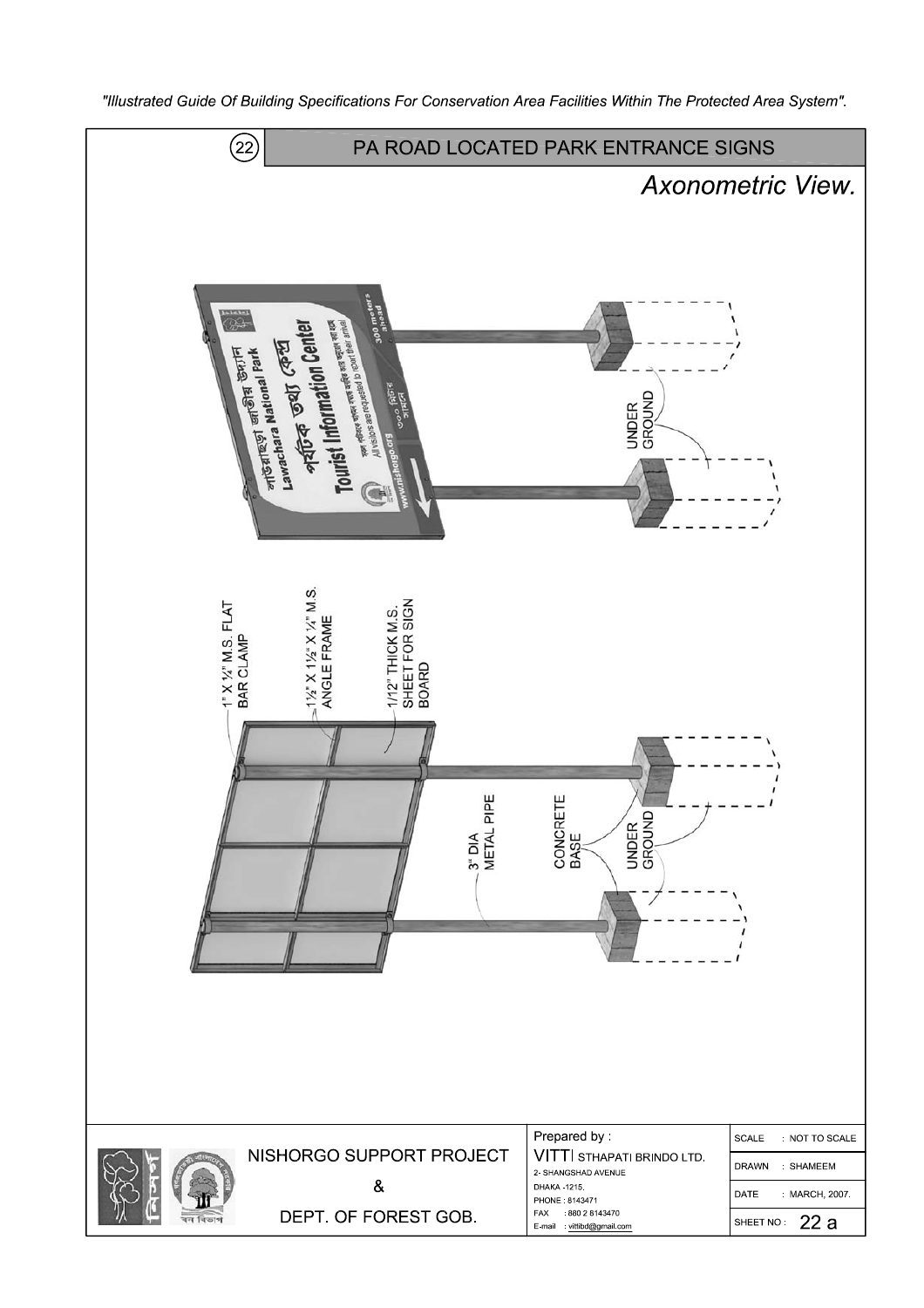

"Illustrated Guide Of Building Specifications For Conservation Area Facilities Within The Protected Area System".